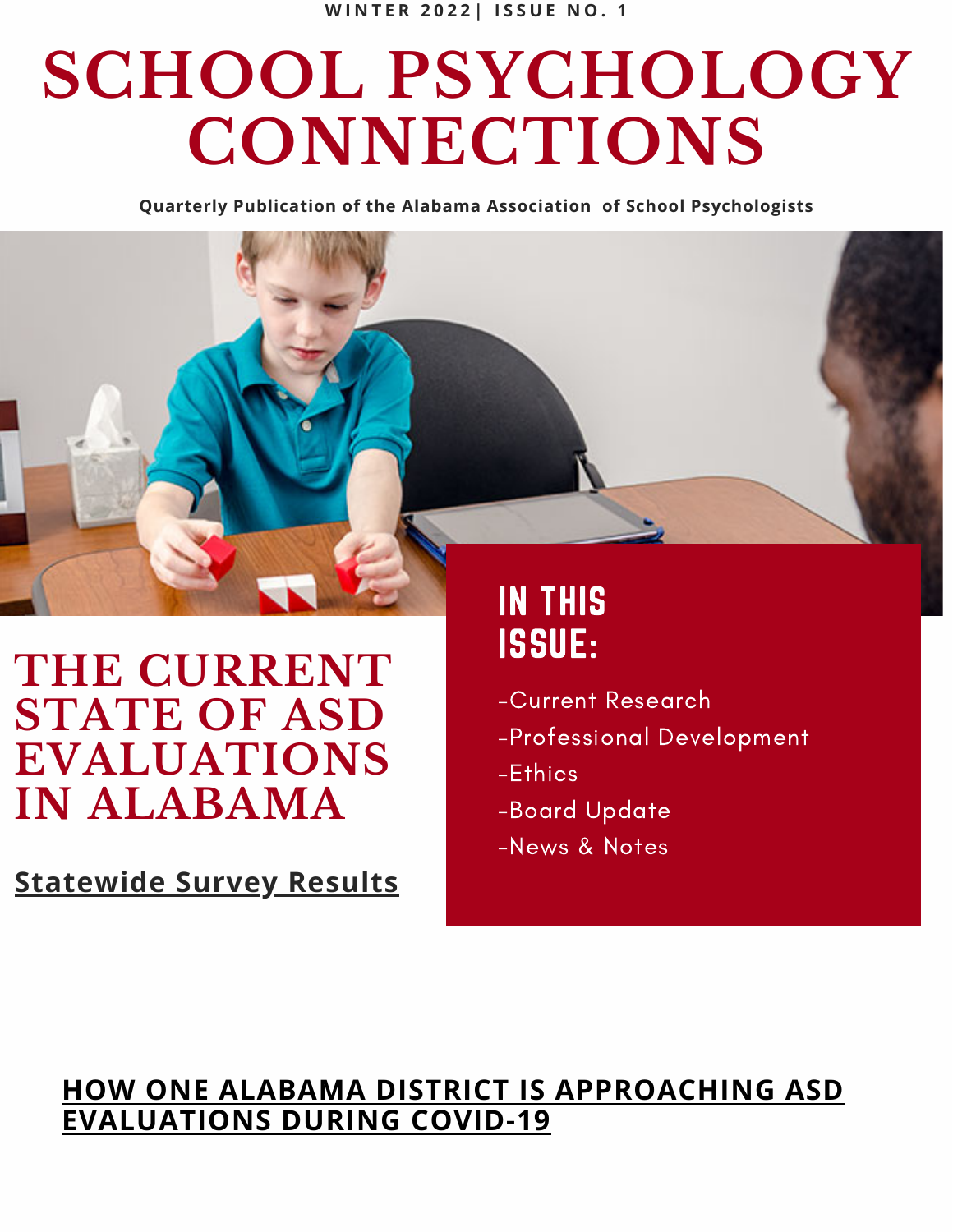## <span id="page-1-0"></span>PROFESSIONAL DEVELOPMENT

#### **Upcoming Professional Development Opportunities:**

**April 1 8:30-3:00** -The Tennessee Assoc of School Psych (TASP) Spring Virtual Conference -Use the code **TASPfriend** to get member pricing.

This Spring we are introducing a new PD series of Virtual Lunch n' Learns called *Connections Café*. Please join us once a month for lunch, making connections, and free Professional Development: -**March 17** Connections Café - 12-1:15 via Zoom -**April 14** - Connections Café - 12-1:15 via Zoom -**May 12** - Connections Café- 12-1:15 via Zoom-Special guest Dr Dana Boccio/Ethics \*Be on the lookout for communication from your Regional Rep for Spring Regional professional activities.

## ETHICS

#### **New Ethics Support & Grievance System**

AASP is fully committed to conducting all activities in strict conformance with the National Association of School Psychologists (NASP) Standards.

While AASP goes to great lengths to assure fair treatment for all participants and attempts to anticipate problems, there will be occasional issues which come to the attention of the Association which require intervention and/or action on the part of the AASP Ethics Committee & AASP Executive Board. We are introducing AASP's new *Ethics Support & Grievance* System. Click [here](https://forms.gle/NNFvnbxvdiMw3awQ8) to seek support or consultation from the AASP Ethics Committee, or if you are needing to file an Ethics Grievance.

# WE NEED YOU!

THE GPR COMMITTEE IS LOOKING FOR SOME ADDITIONAL GPR COMMITTEE MEMBERS. IF INTERESTED, PLEASE CONTACT AMEET BOSMIA AT ANBOSMIA@GMAIL.COM .

SOCIAL MEDIA MANAGER-WE ARE LOOKING TO EXPAND AND MODERNIZE OUR SOCIAL MEDIA PRESENCE. IF INTERESTED, PLEASE CONTACT SCOTT MICHELFELDER AT SMICHELFELDER@GMAIL.COM

NEWSLETTER COMMITTEE - WE PLAN TO PUT OUT THIS NEWSLETTER QUARTERLY AND WE NEED HELP. IF INTERESTED, PLEASE CONTACT STEPHANIE CORCORAN AT CORCORAN@UAB.EDU.

**ETHICS COMMITTEE - HELP** SERVE AS AN ADVISOR AND RESOURCE FOR ETHICAL ISSUES. IF INTERESTED, CONTACT ALISON MITCHEL AT ALISTAFFORD1@GMAIL.COM

RESEARCH COMMITTEE - HELP US TO VET RESEARCH REQUESTS AND DISTRIBUTE TO MEMBERS FOR PARTICIPATION.IF INTERESTED, PLEASE CONTACT JODI WILLIAMS AT WILLIAMSJODI@PICKENS.K12.AL .US